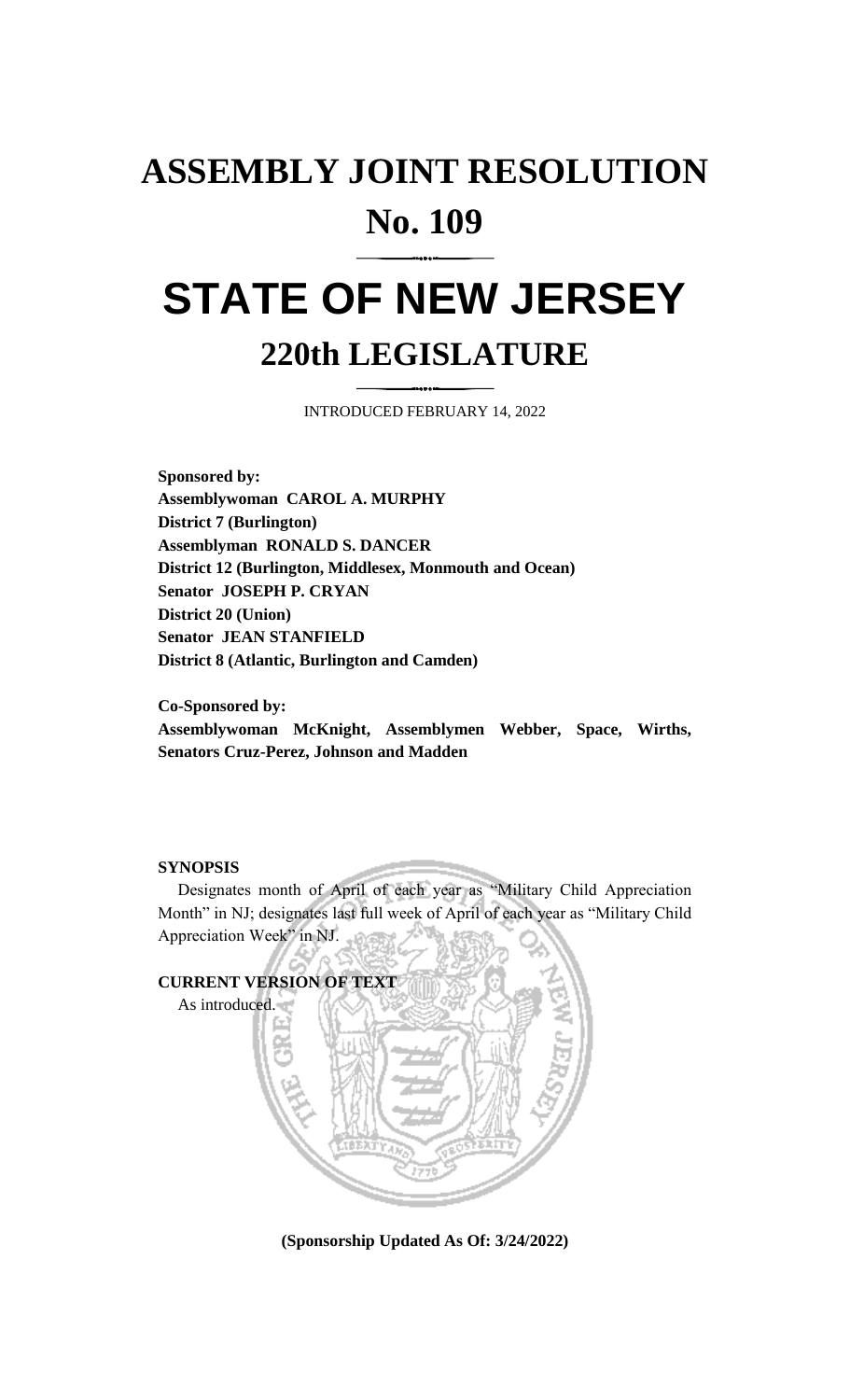**A JOINT RESOLUTION** Designating the month of April of each year as "Military Child Appreciation Month" in New Jersey and designating the last full week of April of each year as "Military Child Appreciation Week" in New Jersey. **WHEREAS,** According to the Military Child Education Coalition, there are approximately two million United States military children under the age of eighteen, 1.1 million of whom are school-aged; and **WHEREAS,** Many military children have known only war since September 11, 2001, including some military children whose parent made the ultimate sacrifice; and **WHEREAS,** Military children often have to adapt their lives to the requirements of their parent's military obligations, and shoulder responsibilities beyond their years and burdens outside of their control; and **WHEREAS,** Military children face an average of six to nine relocations and school transitions during their school years, creating disruptions due to separation from family and friends, as well as the necessity of adjusting to new schools and environments; and **WHEREAS,** The average military family moves three times more often 21 than their civilian counterpart, and those moves are often to areas not chosen by the military family; and **WHEREAS,** In 1986, Secretary of Defense Caspar Weinberger established the month of April as the United States Department of Defense's "Month of the Military Child" in an effort to increase public knowledge and understanding of the issues surrounding children who have a parent in the military; and **WHEREAS,** Since 1986, there have been an increasing number of awareness campaigns aimed at recognizing the needs of military children in all areas, such as coping with the deployment of a parent to war zones; and **WHEREAS,** Every April, the United States military services and communities around the world recognize military children for their daily sacrifices and the challenges they must overcome; and **WHEREAS,** In 2009, New Jersey joined the Interstate Compact on Educational Opportunity for Military Children to remove barriers to educational success imposed on the children of military families due to the frequent moves and deployment of a parent; and **WHEREAS,** New Jersey will further its commitment to the brave men and women who serve their country and State by supporting and recognizing these children and young American heroes, and by pledging its gratitude for their sacrifices; now, therefore, **BE IT RESOLVED** *by the Senate and General Assembly of the State of New Jersey:*